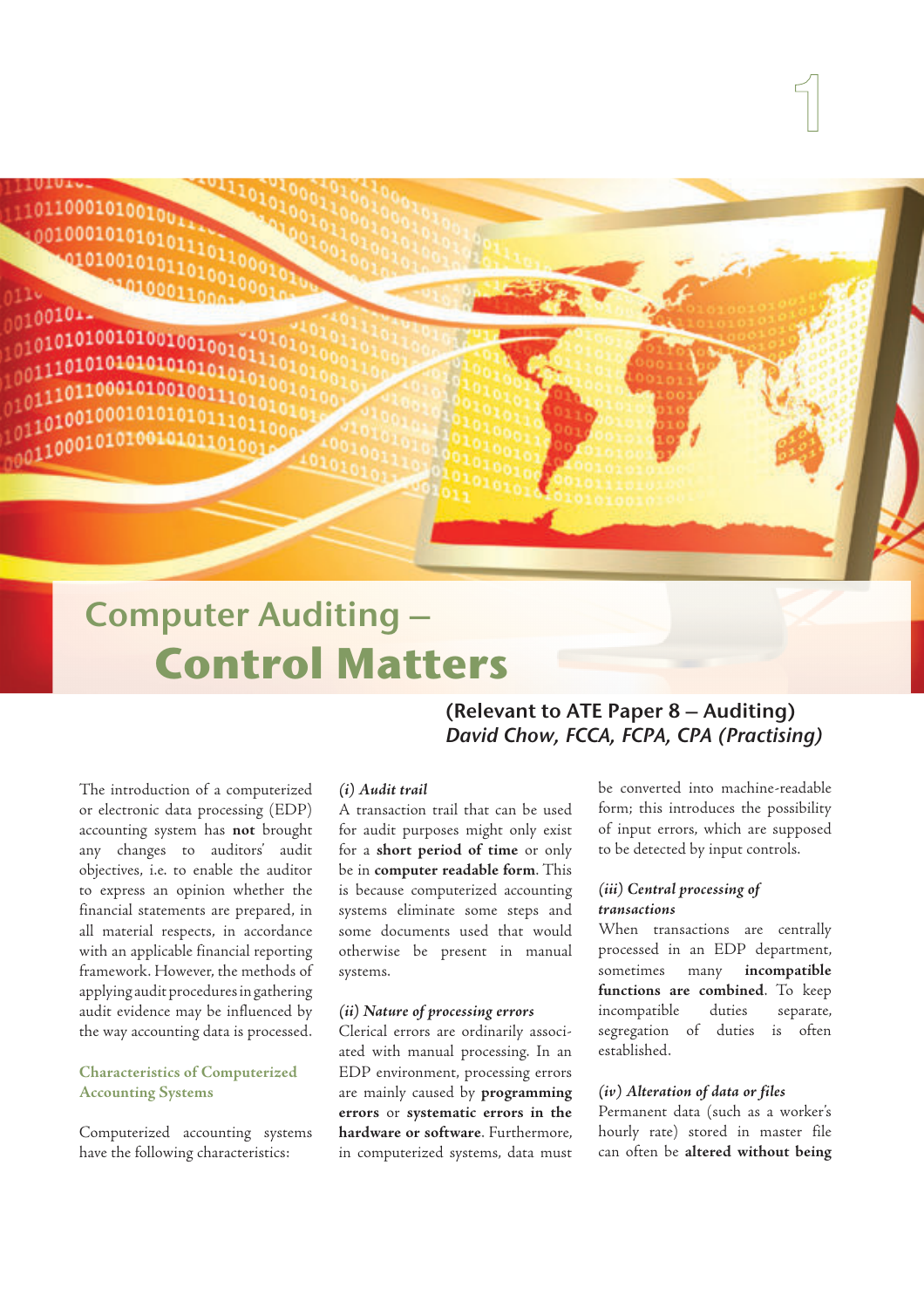**detected**; this kind of fraud may not be detected for a long time.

#### **EDP Controls**

The control environment in complex EDP systems is even more critical than that in more simple systems because there is greater potential for misstatement. The types of controls in an EDP system are **general controls** and **application controls**. The difference between general and application controls is illustrated in the diagram below, in which three computer applications are shown. General controls affect all three applications, but separate application controls are developed for purchases, cash payments and inventory. Although some application controls affect one or only a few transactionrelated audit objectives, most of the procedures prevent or detect several types of misstatements in all phases of the application.

#### **General Controls**

**If general controls are ineffective, there may be potential for material misstatement in each computerbased accounting application.**

General controls relate to the **environment** within which systems are developed, maintained and operated. Such controls related to **all parts** of the EDP system and they apply to any one application. Auditors usually evaluate the effectiveness of general controls before evaluating application controls. If general controls are ineffective, there may be potential for material misstatement in each computer-based accounting application. The general controls must therefore be evaluated early in the audit.

General controls are to ensure the **integrity** of application development and implementation and to ensure that computer operations are **properly administered** to protect hardware, programmes and data files. There are five main types of general controls:

#### **(i) Organization of EDP department**

No one individual should be able  $\overline{t}$ 

- (a) access the data;
- (b) alter the computer system or programmes; and
- (c) access the computer.

### **Relationship of General Controls and Application Controls to Audit Applications**



1. An application is a programme or group of programmes designed to process a particular group of transactions such as payment of creditors.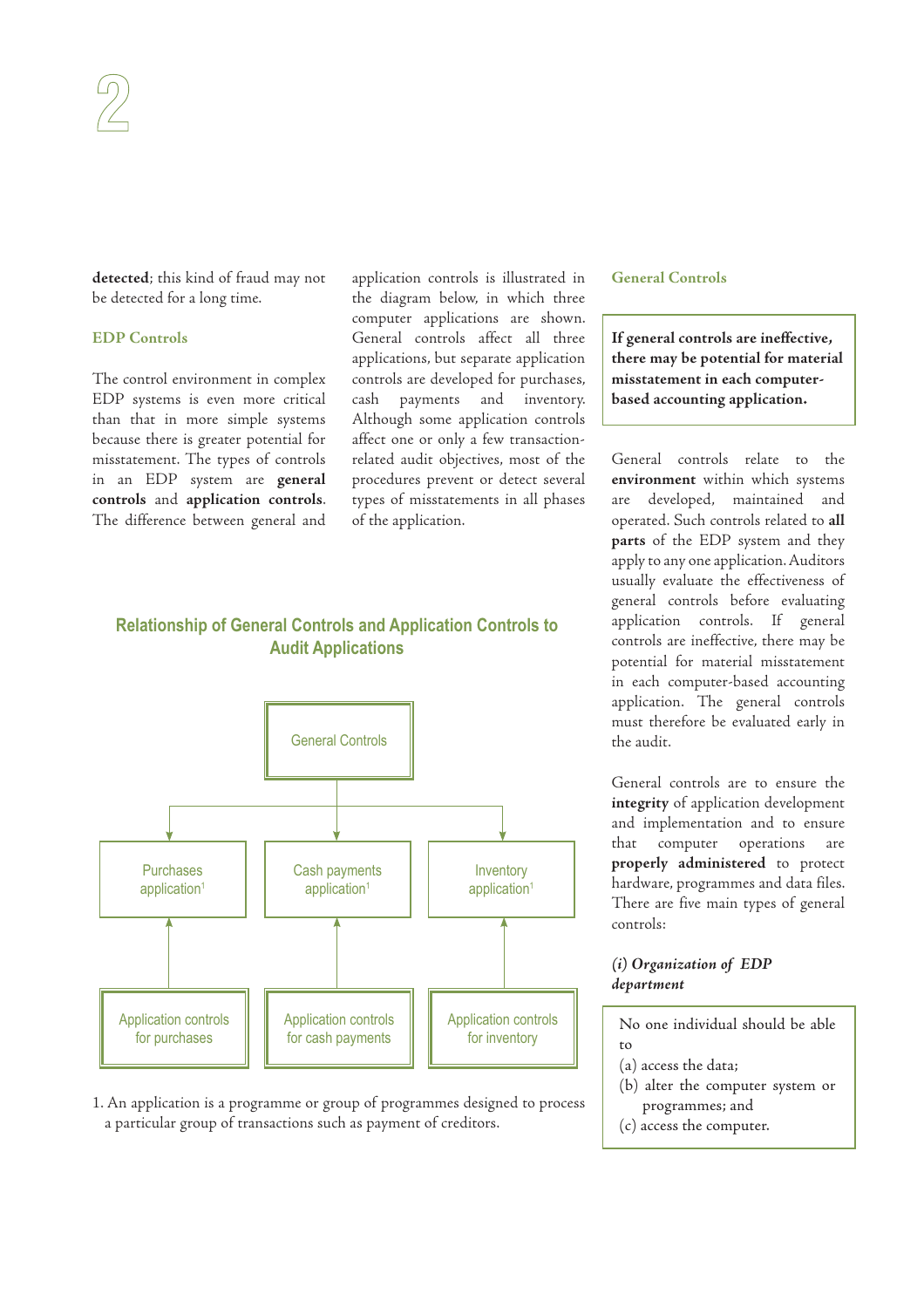There should be **segregation of duties within EDP Department**, so as to prevent EDP personnel from authorizing and recording transactions to hide theft of assets, and to minimize the possibility of recording and processing errors. In principle, no one individual should be able to (a) access the data; (b) alter the computer system or programme, and (c) access the computer.

Suppose that there is inadequate segregation of duties such that computer operators are also programmers and have access to computer programmes and data files, then the auditors would be concerned about the potential for fictitious transactions or unauthorised data and omissions in the accounts.

Assume that the auditors find that there are inadequate safeguards over data files, they may then conclude that there is a significant risk of loss of data because the general controls affect each application.

The following functions should be separated within the EDP Department:

• Applications and programming (design and maintenance of computer hardware and software). It is important that the programmer does not have access to input data on computer operations, since his understanding of the programme can easily be used for personal benefit. The librarian provides a means of important physical



control over the computer programmes, transaction files, and other important computer records and releases them only to authorized personnel.

- Operations (running the computer, executing jobs). Ideally, the operator should be prevented from having sufficient knowledge of the programme to modify it immediately before or during its use.
- Data Control (data input and output). The function of the data control group is to test the effectiveness and efficiency of all aspects of the system. This includes the application of various controls, the quality of the input, and the reasonableness of the output.

#### **(ii) Application Development and Maintenance Controls**

The purpose of this general control area is to ensure that the client adequately **controls computer programmes and related documentation**. The primary controls are included in the design and use of systems manuals. Documentation is often the best source of information about control features within computer programmes, and thus the auditor's review of computer controls may depend, in part, on adequate documentation. Common types of computer documentation include programme flowcharts and narratives, record and file layouts and operator instructions.

#### **(iii) Hardware Controls**

Hardware controls are built into the equipment by the manufacturer to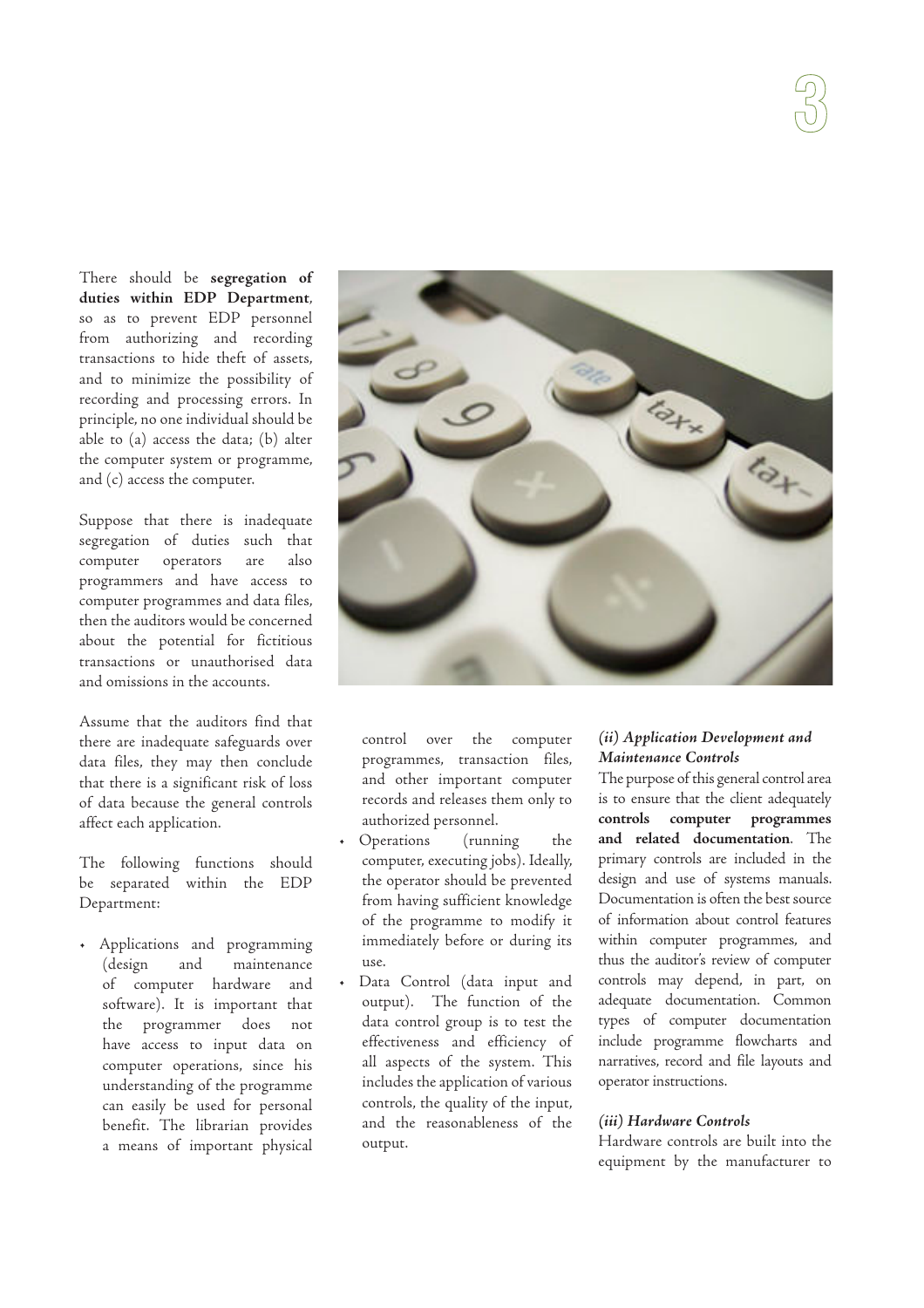**detect equipment failure**. Auditors are less concerned with the adequacy of the hardware controls in the system than with the organization's methods of handling the errors that the computer identifies.

#### **(iv) Access to Computer Equipment, Data Files and Programmes**

These general controls are important for **safeguarding EDP equipment and records**. This is accomplished through locked doors, segregation of duties, locked cabinets containing data files, passwords or security codes and reports of jobs run on the computer.

#### **(v) Data or Procedural Controls**

Copies of all important files and programmes should be **kept "off site"**. This may prevent losses due to accidental erasure, intentional vandalism, or catastrophic loss (e.g. because of fire). One commonlyused data storage method is the grandfather-father-son method.

#### **Application Controls**

Application controls are controls **specific** to a particular accounting application. Separate application controls are developed for different applications. Application controls must be evaluated specifically for every audit area in which the client uses the computer where the auditor plans to reduce assessed control risk.

#### **There are four main types of application controls:**

- **(i) Input controls;**
- **(ii) Processing controls;**

#### **(iii) Output controls; and (iv) Controls over Master File information.**

Application controls are to ensure the **completeness and accuracy** of all processing and the **validity** of the accounting entries made. There are four main types of application controls:

#### **(i) Input controls**

Controls over input are designed to assure that the information processed by the computer is valid, complete, and accurate. These controls are critical because a large number of errors in computer systems are the results from input errors. Common input controls include check digits, batch totals, hash totals, limits or reasonableness tests, validity checks etc.

#### **(ii) Processing controls**

Controls over processing are designed to assure that data input into the system is accurately processed. This means that all data entered in the computer are processed, processed only once, and processed accurately. Most processing controls are also programmed controls, which mean that the computer is programmed to do the checking. Common examples include control totals, logic tests, and completeness tests.

#### **(iii) Output controls**

Controls over output are designed to assure that data generated by the computer are valid, accurate, and complete. Moreover, outputs should be distributed in the appropriate

quantities only to authorized people. The most important output control is review of the data for reasonableness by someone who knows what the output should look like.

#### **(iv) Controls over Master File information**

Many transactions depend on the accuracy of information in the Master File. For example, all sales transactions depend on price list, or all payroll amounts depend on hourly rate or salary rate. User departments should get periodic reports containing the contents of the Master File. There should be procedures in place to verify that the correct version of the Master File is being used.